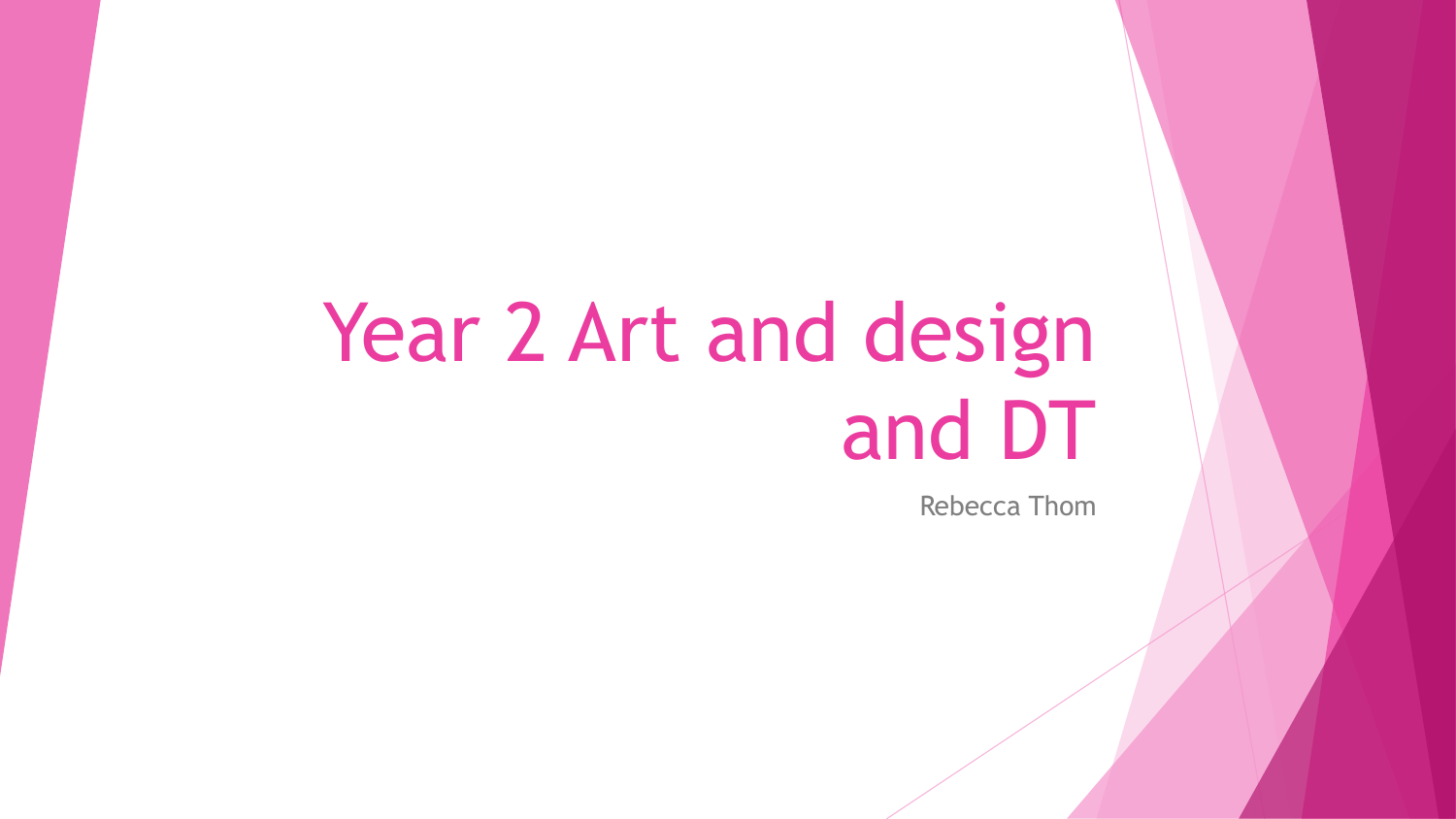Autumn 1 – DT Bread Baking



Using the children's knowledge of healthy eating and baking to make different types of bread. The children should taste, try and analyse different types of bread before they plan how to make their own. What ingredients and type of bread will they want to make?



Use links to the great fire of London (starting) and science.

- I can generate, develop, model and communicate my ideas through drawing and talking.
- I can explore and evaluate a range of existing products.
- I can understand the principles of a balanced, healthy diet.
- I can explain where food comes from.
- I can evaluate the bread that we have made against a design plan.

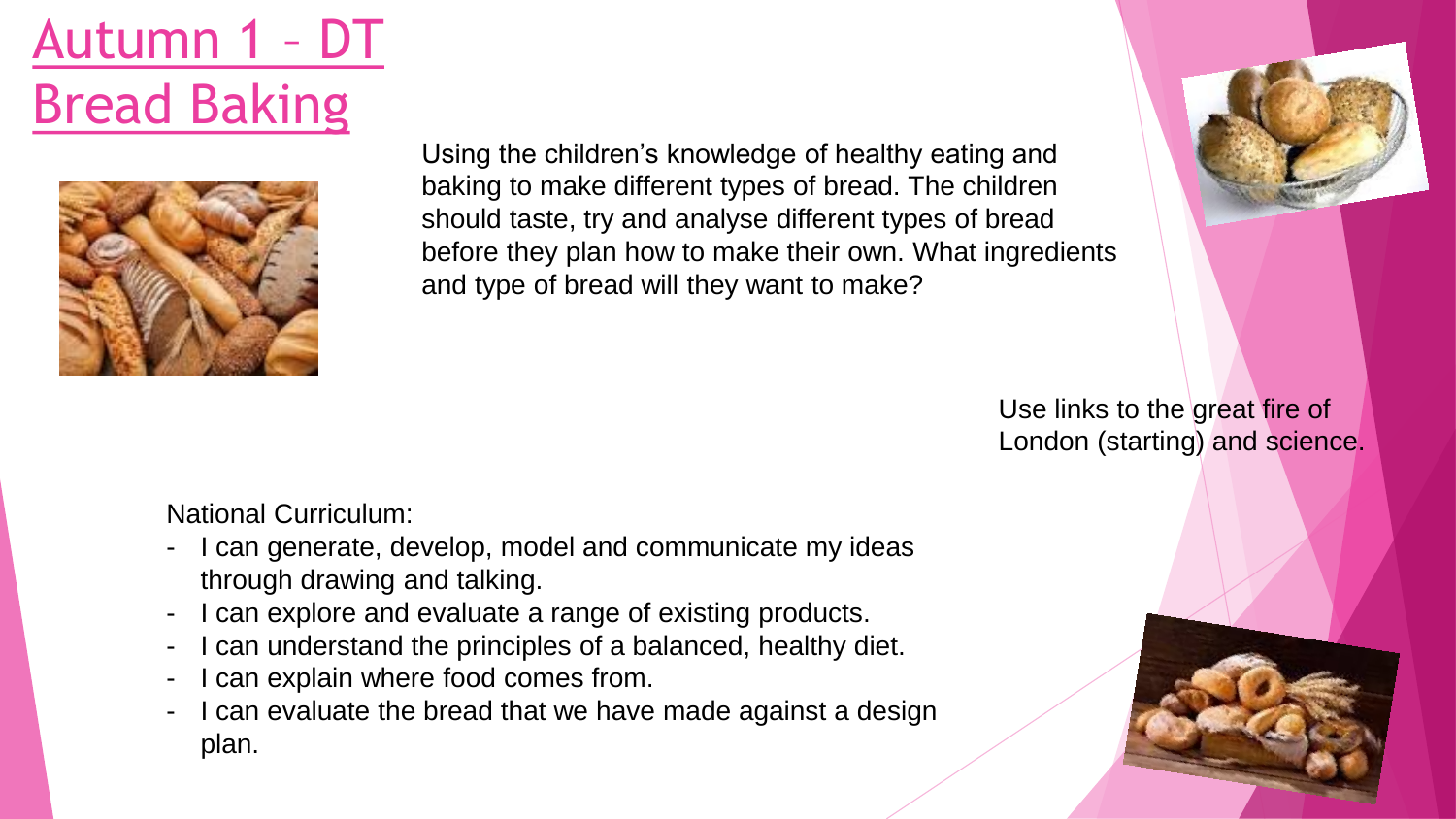## Autumn 2 – Art Sally Goodden



I am a wildlife and pet portrait artist living near Winchester, in Hampshire. Having grown up on a butterfly farm I have always been passionate about nature. With a BA (Hons) Degree in Scientific Illustration I worked for many years as a freelance Natural History Illustrator for publishers such as Usborne, Kingfisher and Harper Collins.



Focusing on sketching and watercolour/paint work.

- I can use a range of materials creatively to design and make products.
- I can use painting to develop and share my ideas, experiences and imagination.
- I can develop a wide range of art and design techniques using colour, pattern, texture, line, shape, form and space.
- I can talk about the work of Sally Goodden.
- I can make links to my own work.
- I can critique and evaluate my own work.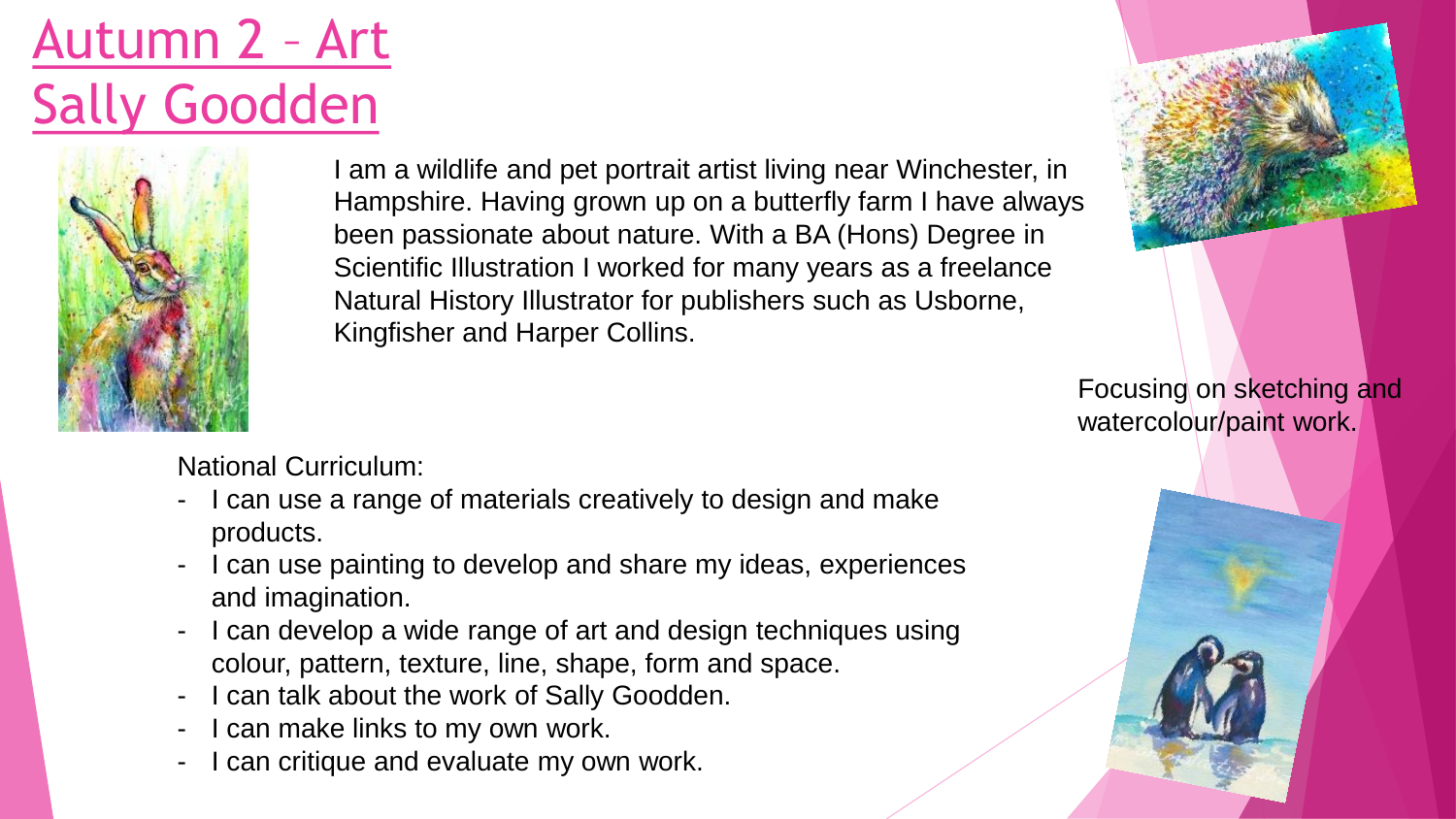## Spring 1– Art Andy Goldsworthy



Andy Goldsworthy OBE (born 26 July 1956) is a British sculptor, photographer and environmentalist who produces sitespecific sculptures and land art situated in natural and urban settings. He lives and works in Scotland. The materials used in Andy Goldsworthy's art often include brightly coloured flowers, icicles, leaves, mud, pinecones, snow, stone, twigs, and thorns.



Use inspiration from the environment around and natural resources.

- I can use drawing and painting to develop and share my ideas and imagination.
- I can talk about the work of Ana Andy Goldsworthy, describing the similarities and differences.
- I can make links to my own work.
- I can develop a range of techniques using colours, pattern, texture, line, shape and form.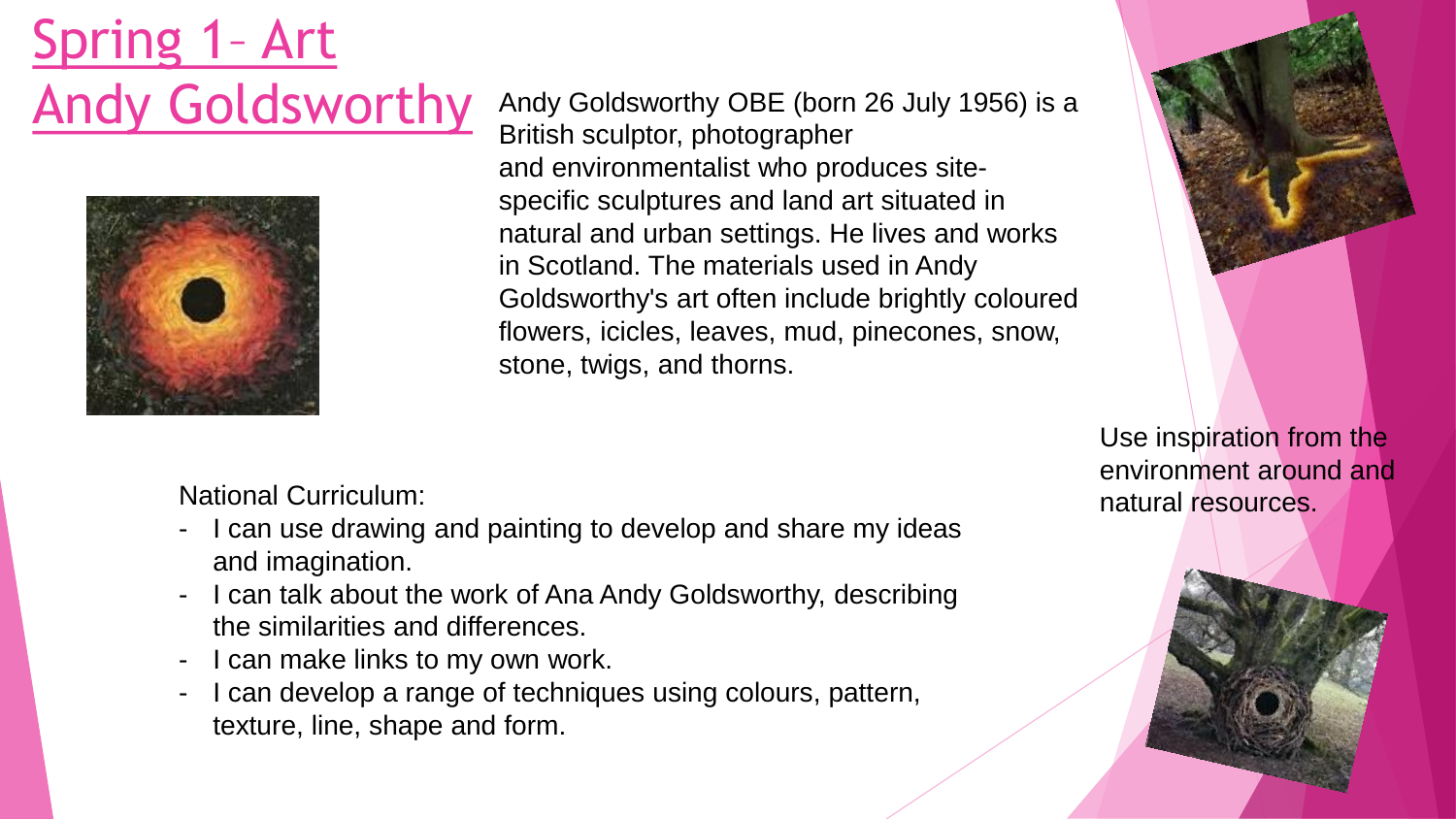## Spring 2– DT L.S. Lowry inspired scene.



**Laurence Stephen Lowry** (1 November 1887 – 23 February 1976) was an English artist. Many of his drawings and paintings depict Pendlebury, Lancashire, where he lived and worked for more than 40 years, Salford and its vicinity.

Lowry is famous for painting scenes of life in the industrial districts of North West England in the mid-20th century. He developed a distinctive style of painting and is best known for his urban landscapes peopled with human figures often referred to as "matchstick men". He painted mysterious unpopulated landscapes, brooding portraits and the unpublished "marionette" works, which were only found after his death.

National Curriculum:

- I can design a purposeful, appealing product.
- I can select from and use a range of tools and equipment to perform practical tasks.
- I can generate, develop, model and communicate my ideas through talking, drawing and templates.
- I can select from a wide range of materials and components, including construction materials and textiles, according to their characteristics.
- I can evaluate my ideas and products against a design criteria.

Use history as a link for L.S.Lowry and science for materials.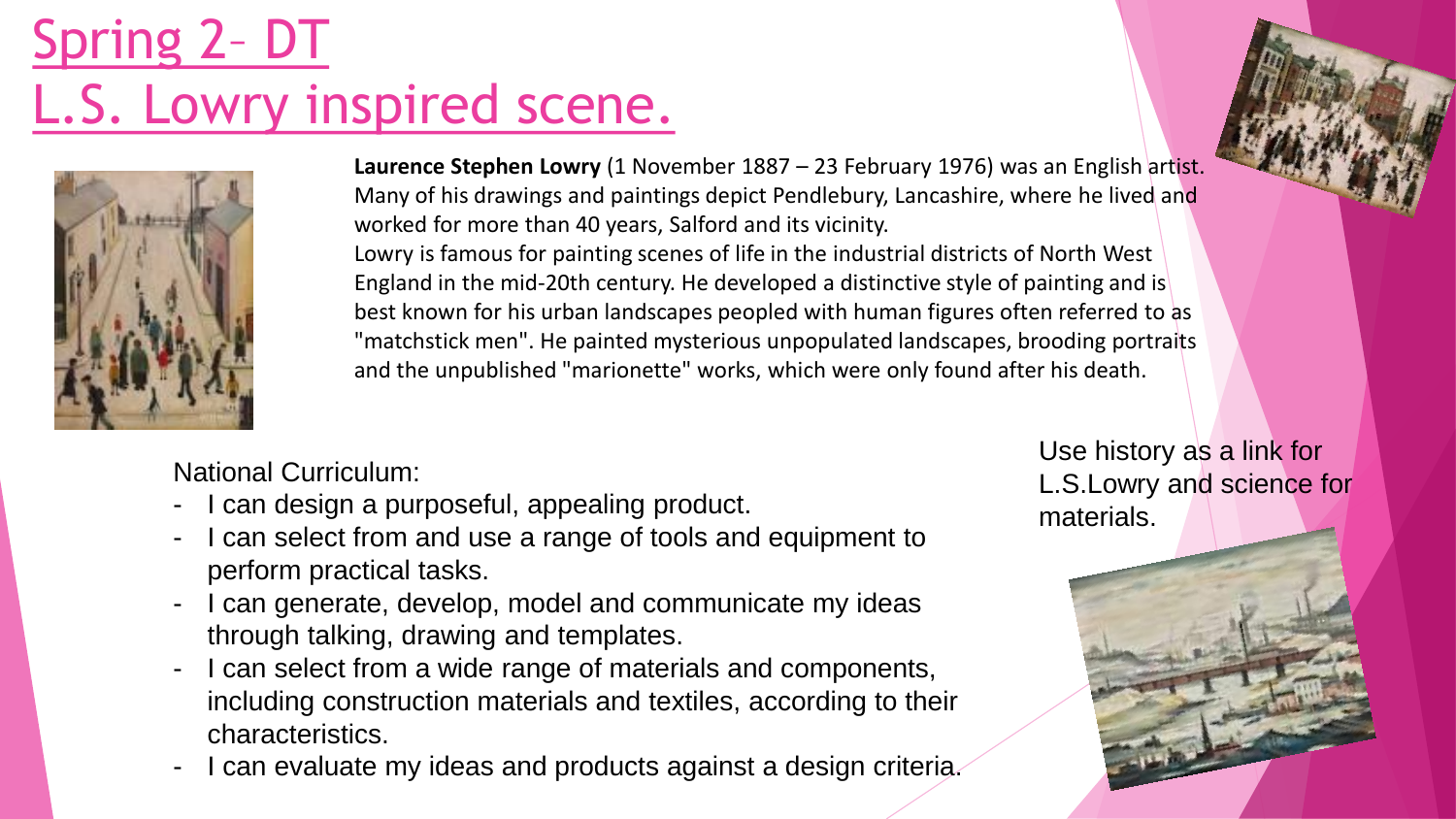Summer 1 – Art Sculpting – plant pots.



Using the children's knowledge of materials and purpose, they need to design and create their plant pot. Children to look at, analyse and research different designs before designing and creating their own.

> Links to Science – plants and animals topic.

- I can use drawing and painting to develop and share my ideas and imagination.
- I can develop a range of techniques using colours, shape and form and patterns.
- I can use a range of materials creatively to design and make a product.